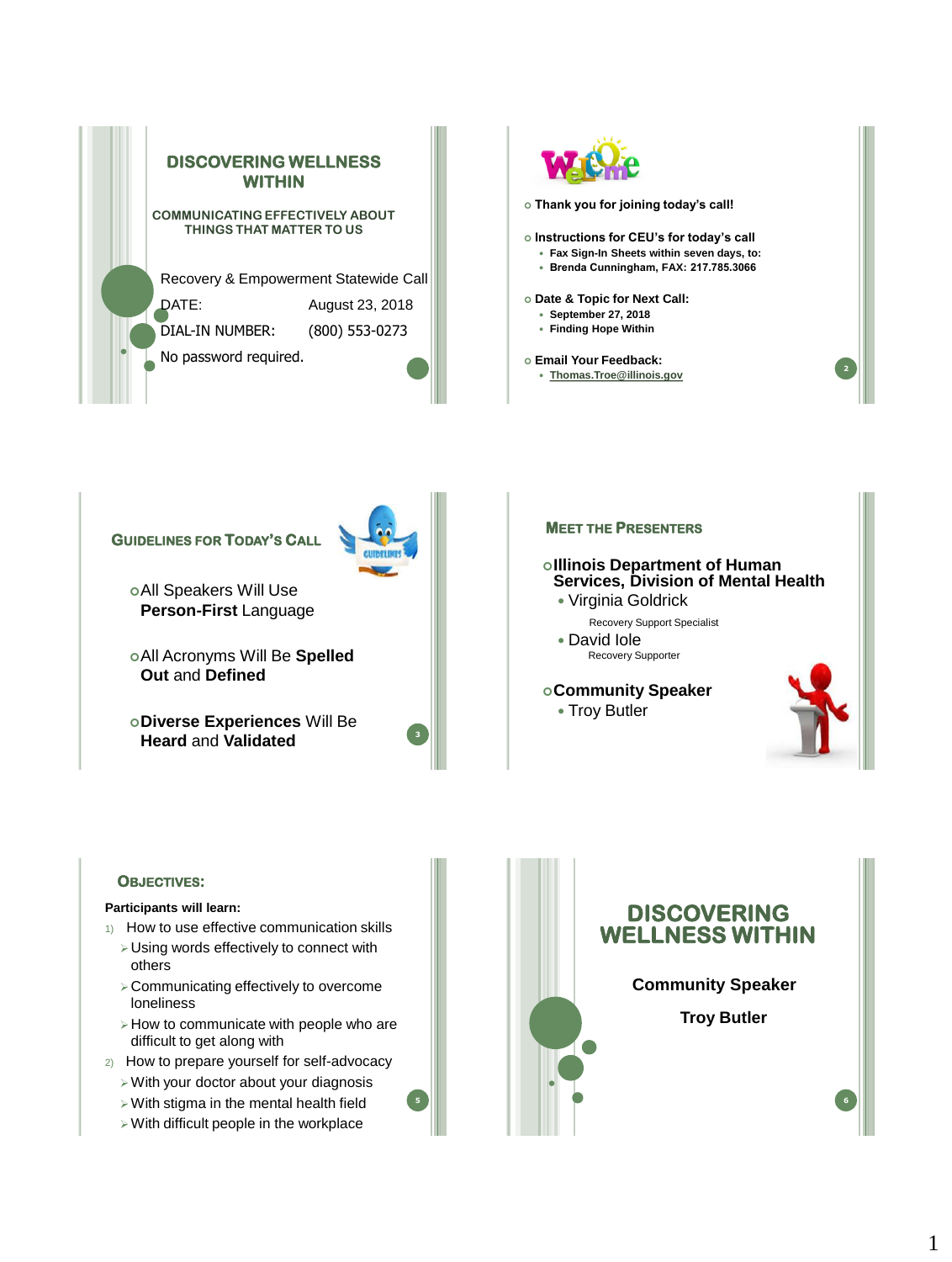









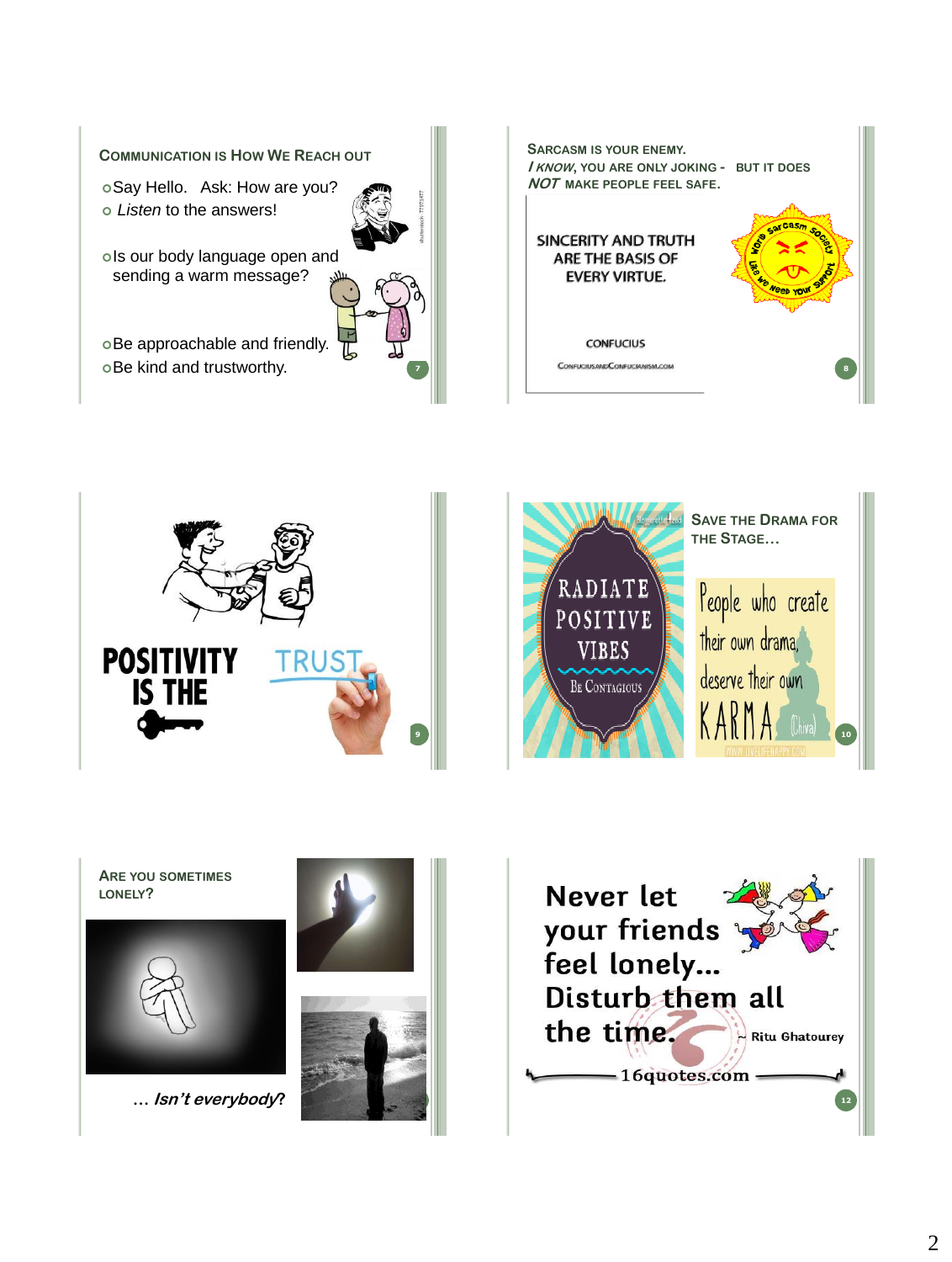# **COMMUNICATION & TECHNOLOGY**

- Talk vs Text –when and how to reply to others?
- **Reply by the same means if possible.**
- o Email –once used only for work purposes –is how some people are used to communicating.
- o The telephone is still a preferred way to communicate.
- o Remember -The polite thing to do is to reply to a message as soon as possible–Don't leave people hanging!
- <sup>13</sup><br>Communication and driving absolutely DO NOT mix!











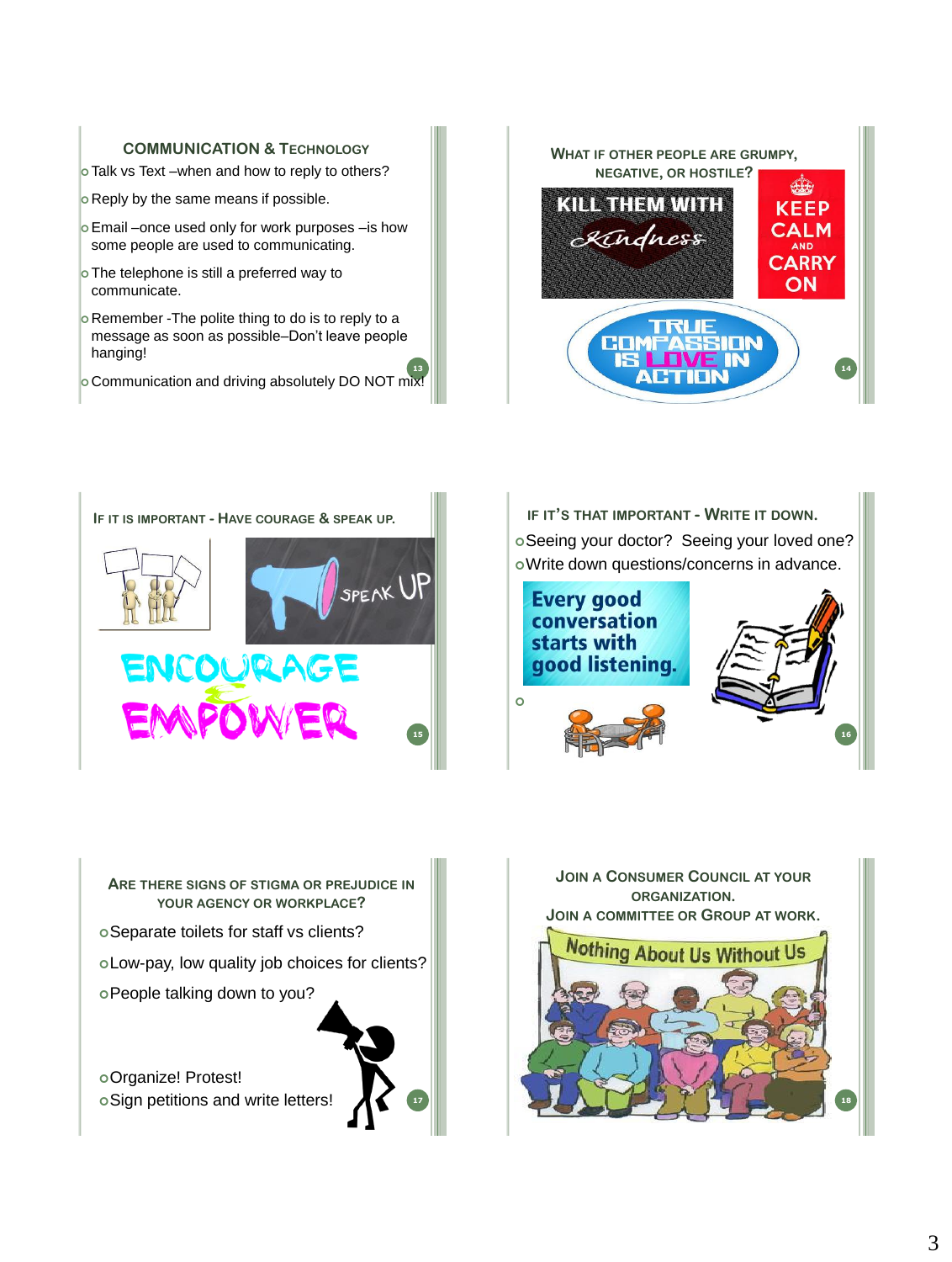

Just remember the mistakes you made yesterday are helping you make the right decisions today that you will be **19 Proud of tomorrow** 

#### **CHOOSE SERENITY - DESPITE DIFFICULTIES.**



**21**

### **WHERE CAN I FIND MORE INFORMATION?**

- **7 Ways to Successfully Cultivate Social Wellness for Life.** By April House, MA. Optimum Performance Institute 2013.
- **The Loneliness Workbook: a Guide to Developing and Maintaining Lasting Connections**. By Mary Ellen Copeland. 2000. New Harbinger Publications Inc.
- **Assertiveness in Relationships**. *from:* [https://www.skillsyouneed.com](https://www.skillsyouneed.com/)
- **How to be Assertive in a Relationship.** *From:* Wikihow - to do anything.
- **How to Make Friends as an Adult Using these 5 Steps.** [https://www.s](https://www.skillsyouneed.com/)cienceofpeople.com **<sup>22</sup>**

### **WHERE CAN I FIND SUPPORT?**

Call the Warm Line 866-359-7953 Mon-Fri, 8am-5pm

Crisis Text Line Text 741-741 when in a crisis. Anywhere, anytime. Anonymously.

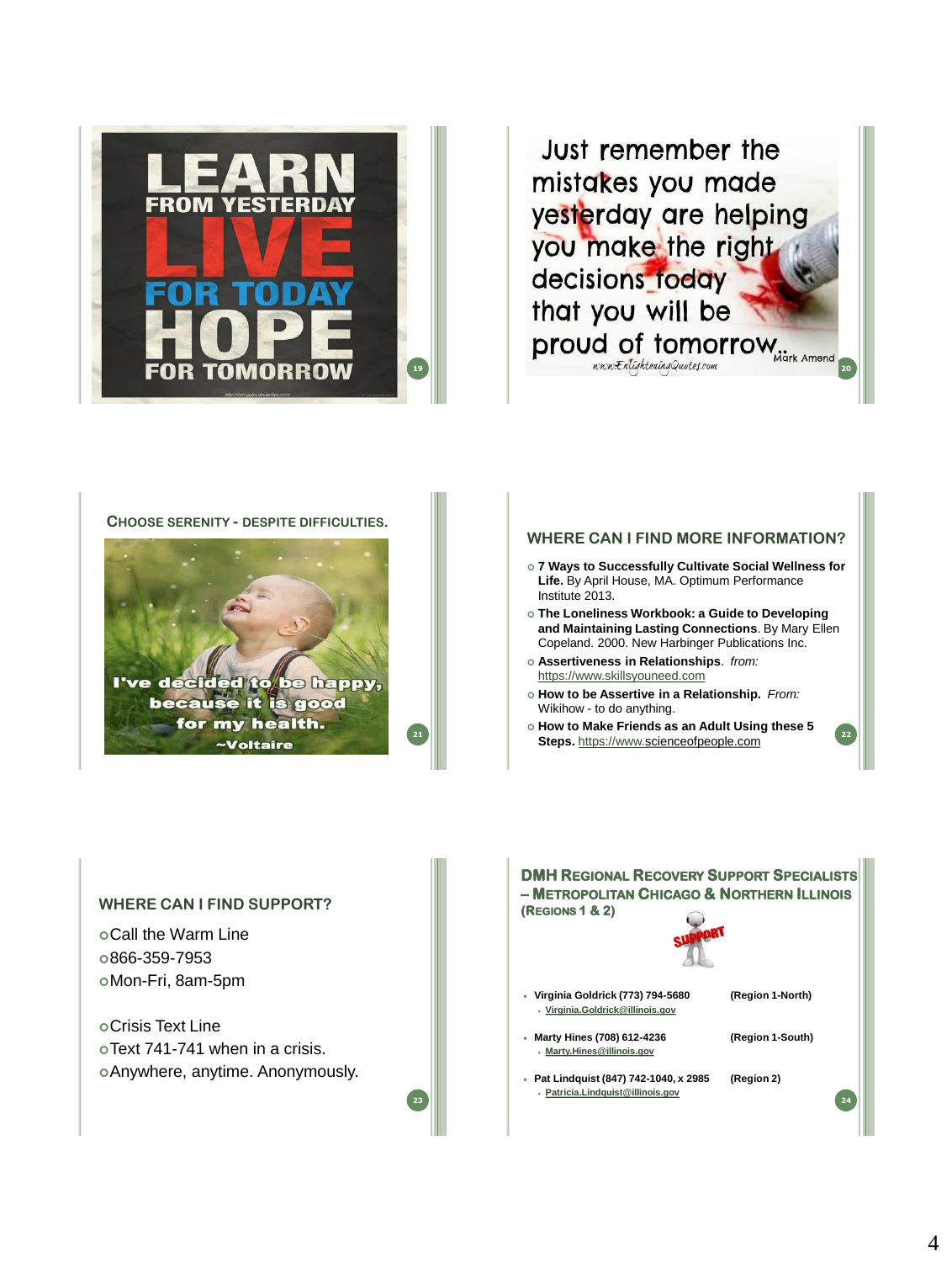



- CEU sign-in sheets and evaluation forms:
	- EMAIL: [Brenda.Cunningham@illinois.gov](mailto:Brenda.Cunningham@illinois.gov)
	- FAX: Brenda Cunningham 217-785-3066
- Comments, questions, feedback, suggestions: Email: [Thomas.Troe@illinois.gov](mailto:Thomas.Troe@illinois.gov)
- **29** Nanette Larson, Deputy Director/Ambassador, Wellness & Recovery Services; IDHS/DMH
	- E-mail: [Nanette.Larson@Illinois.gov](mailto:Nanette.Larson@Illinois.gov)

## **CEU INSTRUCTIONS**

- 1) Allow anyone who attends to sign in and receive a Certificate if they so choose.
- 2) Print your name. If a name is not legible, no certificate will be issued.
- 3) Include the name and address where to send the certificate(s); be sure it is legible.
- 4) Your name must be on the sign-in sheet. If a person's name is not on the sign-in sheet, the person cannot be issued a certificate.